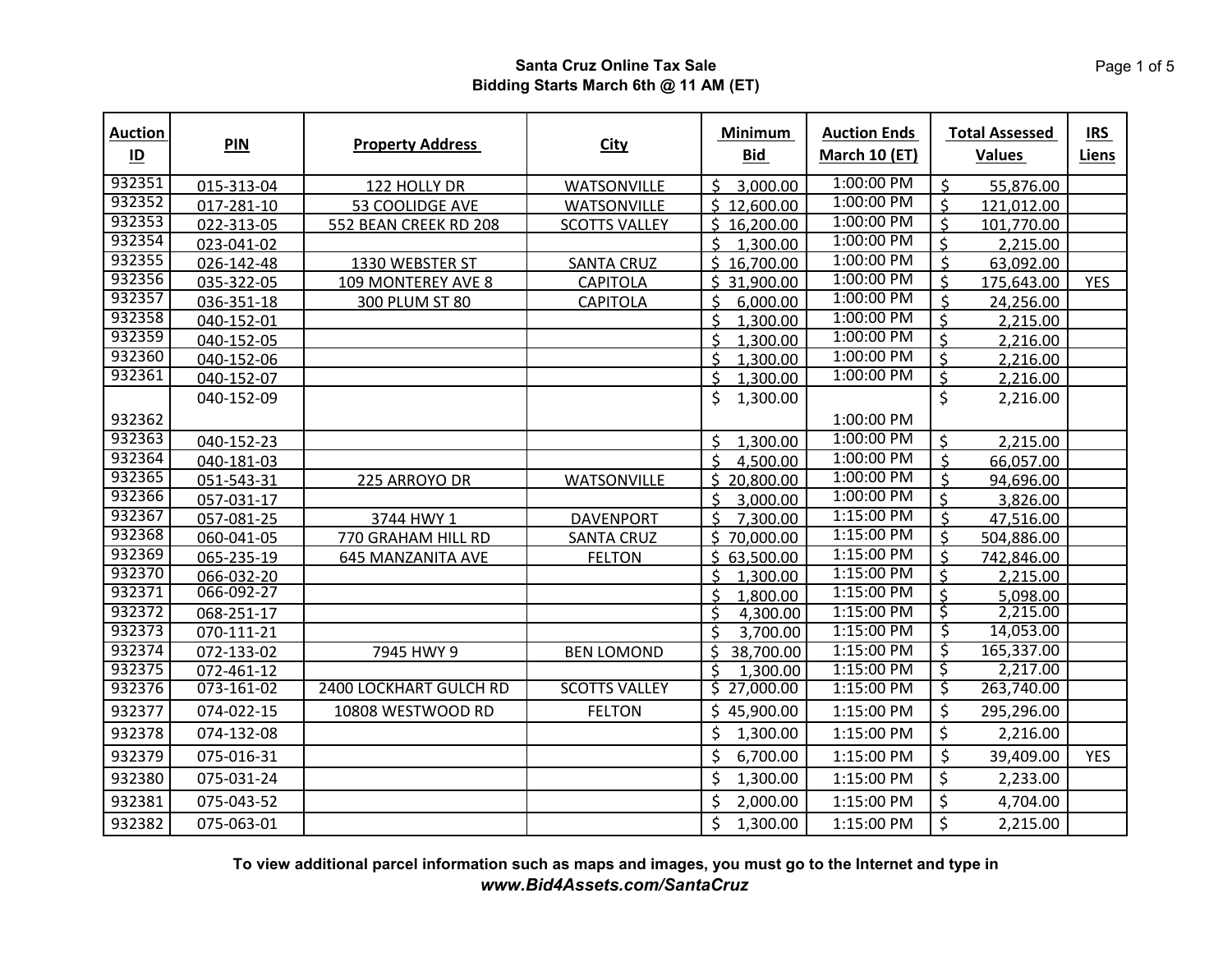| <b>Auction</b><br>$\underline{\mathsf{ID}}$ | PIN        | <b>Property Address</b> | <b>City</b> | <b>Minimum</b><br><b>Bid</b> | <b>Auction Ends</b><br><b>March 10 (ET)</b> | <b>Total Assessed</b><br><b>Values</b> | <b>IRS</b><br><b>Liens</b> |
|---------------------------------------------|------------|-------------------------|-------------|------------------------------|---------------------------------------------|----------------------------------------|----------------------------|
| 932383                                      | 075-071-10 |                         |             | \$<br>1,500.00               | 1:30:00 PM                                  | \$<br>2,292.00                         |                            |
| 932384                                      | 075-072-07 |                         |             | \$<br>2,700.00               | 1:30:00 PM                                  | \$<br>12,746.00                        |                            |
| 932385                                      | 075-072-08 |                         |             | \$<br>1,700.00               | 1:30:00 PM                                  | $\zeta$<br>2,264.00                    |                            |
| 932386                                      | 075-072-12 |                         |             | \$<br>2,200.00               | 1:30:00 PM                                  | \$<br>8,748.00                         |                            |
| 932387                                      | 075-072-15 |                         |             | \$<br>3,400.00               | 1:30:00 PM                                  | \$<br>19,120.00                        |                            |
| 932388                                      | 075-081-30 |                         |             | \$<br>1,300.00               | 1:30:00 PM                                  | \$<br>2,215.00                         |                            |
| 932389                                      | 075-113-23 |                         |             | \$<br>1,300.00               | 1:30:00 PM                                  | $\ddot{\varsigma}$<br>2,215.00         |                            |
| 932390                                      | 075-141-16 |                         |             | \$<br>1,300.00               | 1:30:00 PM                                  | \$<br>2,216.00                         |                            |
| 932391                                      | 075-141-39 |                         |             | \$<br>1,300.00               | 1:30:00 PM                                  | \$<br>2,215.00                         |                            |
| 932392                                      | 075-161-26 |                         |             | \$<br>1,300.00               | 1:30:00 PM                                  | \$<br>2,215.00                         |                            |
| 932393                                      | 075-162-29 |                         |             | \$<br>1,300.00               | 1:30:00 PM                                  | $\zeta$<br>2,215.00                    |                            |
| 932394                                      | 075-171-17 |                         |             | \$<br>1,300.00               | 1:30:00 PM                                  | $\ddot{\varsigma}$<br>2,215.00         |                            |
| 932395                                      | 075-193-07 |                         |             | \$<br>1,300.00               | 1:30:00 PM                                  | \$<br>2,220.00                         |                            |
| 932396                                      | 075-202-11 |                         |             | \$<br>1,300.00               | 1:30:00 PM                                  | \$<br>2,215.00                         |                            |
| 932397                                      | 075-223-06 |                         |             | \$<br>1,700.00               | 1:30:00 PM                                  | $\zeta$<br>2,674.00                    |                            |
| 932398                                      | 075-271-25 |                         |             | \$<br>1,300.00               | 1:30:00 PM                                  | \$<br>2,216.00                         |                            |
| 932399                                      | 075-361-07 |                         |             | \$<br>1,300.00               | 1:45:00 PM                                  | \$<br>2,216.00                         |                            |
| 932400                                      | 076-076-02 |                         |             | \$<br>2,200.00               | 1:45:00 PM                                  | \$<br>2,215.00                         |                            |
| 932401                                      | 076-096-01 |                         |             | \$<br>2,200.00               | 1:45:00 PM                                  | \$<br>2,216.00                         |                            |
| 932402                                      | 076-096-03 |                         |             | \$<br>2,200.00               | 1:45:00 PM                                  | $\ddot{\varsigma}$<br>2,294.00         |                            |
| 932403                                      | 076-096-05 |                         |             | \$<br>2,200.00               | 1:45:00 PM                                  | $\zeta$<br>2,215.00                    |                            |
| 932404                                      | 076-111-05 |                         |             | \$<br>2,200.00               | 1:45:00 PM                                  | \$<br>2,217.00                         |                            |
| 932405                                      | 076-116-06 |                         |             | \$<br>2,200.00               | 1:45:00 PM                                  | $\zeta$<br>2,215.00                    |                            |
| 932406                                      | 076-151-11 |                         |             | \$<br>2,200.00               | 1:45:00 PM                                  | \$<br>2,215.00                         |                            |
| 932407                                      | 076-192-15 |                         |             | \$<br>1,700.00               | 1:45:00 PM                                  | \$<br>4,360.00                         |                            |
| 932408                                      | 077-351-15 |                         |             | \$<br>1,300.00               | 1:45:00 PM                                  | $\ddot{\varsigma}$<br>3,109.00         |                            |
| 932409                                      | 077-351-16 |                         |             | \$<br>2,500.00               | 1:45:00 PM                                  | $\zeta$<br>7,768.00                    |                            |
| 932410                                      | 078-223-06 |                         |             | \$<br>1,300.00               | 1:45:00 PM                                  | $\zeta$<br>2,215.00                    |                            |
| 932411                                      | 078-231-01 |                         |             | \$<br>1,300.00               | 1:45:00 PM                                  | \$<br>2,215.00                         |                            |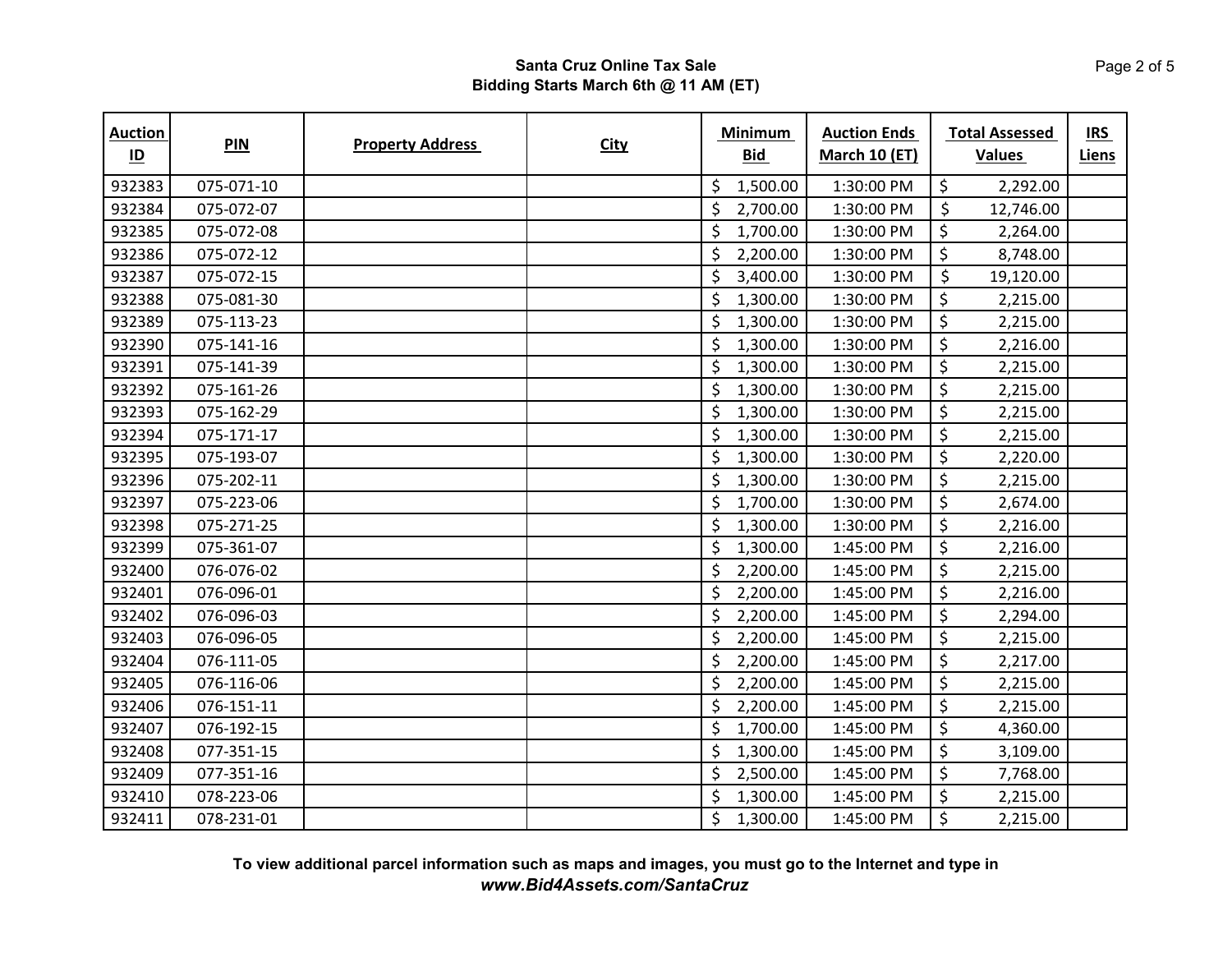| <b>Auction</b><br>$\underline{\mathsf{ID}}$ | PIN        | <b>Property Address</b> | <b>City</b>          | <b>Minimum</b><br><b>Bid</b> | <b>Auction Ends</b><br>March 10 (ET) | <b>Total Assessed</b><br><b>Values</b> | <b>IRS</b><br><b>Liens</b> |
|---------------------------------------------|------------|-------------------------|----------------------|------------------------------|--------------------------------------|----------------------------------------|----------------------------|
| 932412                                      | 078-241-06 |                         |                      | \$<br>1,600.00               | 1:45:00 PM                           | \$<br>5,495.00                         |                            |
| 932413                                      | 078-261-06 |                         |                      | \$<br>1,300.00               | 1:45:00 PM                           | \$<br>2,215.00                         |                            |
| 932414                                      | 079-225-09 |                         |                      | \$<br>1,400.00               | 1:45:00 PM                           | $\zeta$<br>2,215.00                    |                            |
| 932415                                      | 079-271-07 | 101 ANNIES WAY          | <b>BROOKDALE</b>     | \$10,900.00                  | 2:00:00 PM                           | \$<br>49,890.00                        |                            |
| 932416                                      | 082-107-02 |                         |                      | \$<br>1,400.00               | 2:00:00 PM                           | $\zeta$<br>2,215.00                    |                            |
| 932417                                      | 082-175-15 |                         |                      | \$<br>1,400.00               | 2:00:00 PM                           | $\zeta$<br>2,233.00                    |                            |
| 932418                                      | 083-064-25 |                         |                      | \$<br>1,400.00               | 2:00:00 PM                           | $\zeta$<br>2,215.00                    |                            |
| 932419                                      | 083-202-02 |                         |                      | \$<br>1,400.00               | 2:00:00 PM                           | \$<br>2,528.00                         |                            |
| 932420                                      | 083-213-02 |                         |                      | \$<br>1,400.00               | 2:00:00 PM                           | \$<br>2,215.00                         |                            |
| 932421                                      | 083-213-03 |                         |                      | \$<br>1,400.00               | 2:00:00 PM                           | \$<br>2,215.00                         |                            |
| 932422                                      | 083-222-13 |                         |                      | \$<br>1,500.00               | 2:00:00 PM                           | $\zeta$<br>3,446.00                    |                            |
| 932423                                      | 083-232-13 |                         |                      | \$<br>1,400.00               | 2:00:00 PM                           | $\zeta$<br>2,215.00                    |                            |
| 932424                                      | 084-061-09 |                         |                      | \$<br>1,400.00               | 2:00:00 PM                           | \$<br>2,215.00                         |                            |
| 932425                                      | 085-111-72 |                         |                      | \$<br>1,400.00               | 2:00:00 PM                           | \$<br>2,215.00                         |                            |
| 932426                                      | 085-181-03 |                         |                      | \$<br>1,800.00               | 2:00:00 PM                           | $\zeta$<br>6,572.00                    |                            |
| 932427                                      | 085-322-07 |                         |                      | \$<br>1,900.00               | 2:00:00 PM                           | \$<br>4,584.00                         |                            |
| 932428                                      | 086-141-03 |                         |                      | \$<br>2,200.00               | 2:00:00 PM                           | \$<br>2,215.00                         |                            |
| 932429                                      | 086-141-04 |                         |                      | \$<br>2,200.00               | 2:00:00 PM                           | \$<br>2,215.00                         |                            |
| 932430                                      | 087-092-24 | 195 SYLVAN AVE          | <b>BOULDER CREEK</b> | \$18,600.00                  | 2:00:00 PM                           | \$<br>125,709.00                       |                            |
| 932431                                      | 087-182-27 |                         |                      | \$<br>1,500.00               | 2:15:00 PM                           | $\zeta$<br>2,217.00                    |                            |
| 932432                                      | 092-031-08 |                         |                      | \$<br>1,200.00               | 2:15:00 PM                           | $\zeta$<br>2,215.00                    |                            |
| 932433                                      | 092-031-09 |                         |                      | \$<br>1,200.00               | 2:15:00 PM                           | \$<br>2,215.00                         |                            |
| 932434                                      | 092-031-12 |                         |                      | \$<br>1,200.00               | 2:15:00 PM                           | $\zeta$<br>2,215.00                    |                            |
| 932435                                      | 092-032-06 |                         |                      | \$<br>1,200.00               | 2:15:00 PM                           | \$<br>2,215.00                         |                            |
| 932436                                      | 092-032-11 |                         |                      | \$<br>1,200.00               | 2:15:00 PM                           | \$<br>2,215.00                         |                            |
| 932437                                      | 092-032-14 |                         |                      | \$<br>1,200.00               | 2:15:00 PM                           | $\zeta$<br>2,215.00                    |                            |
| 932438                                      | 092-033-12 |                         |                      | \$<br>1,100.00               | 2:15:00 PM                           | $\zeta$<br>2,215.00                    |                            |
| 932439                                      | 092-033-13 |                         |                      | \$<br>1,200.00               | 2:15:00 PM                           | $\zeta$<br>2,215.00                    |                            |
| 932440                                      | 092-033-15 |                         |                      | \$<br>1,200.00               | 2:15:00 PM                           | $\zeta$<br>2,215.00                    |                            |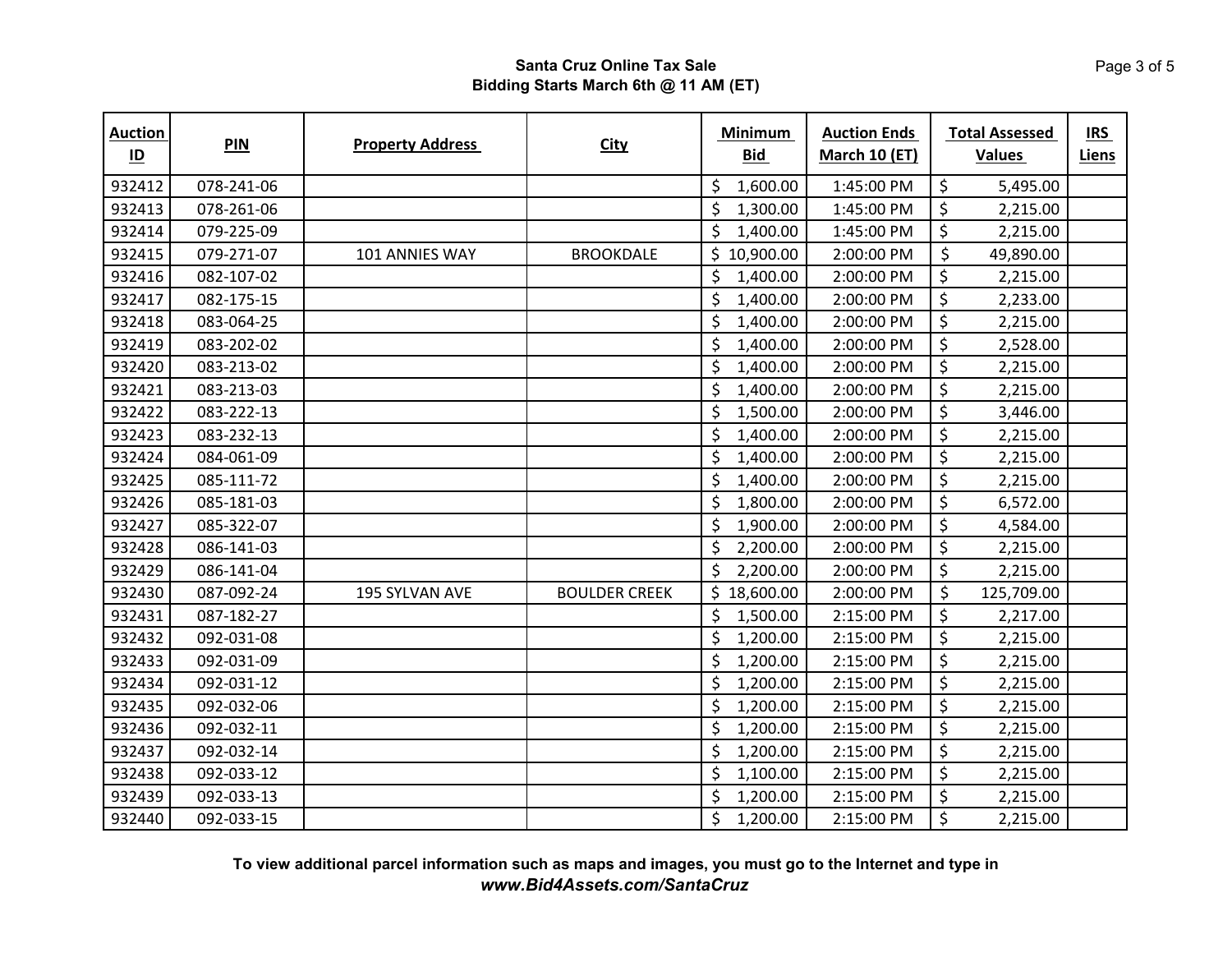| <b>Auction</b><br>$\underline{\mathsf{ID}}$ | PIN        | <b>Property Address</b> | <b>City</b> | <b>Minimum</b><br><b>Bid</b> | <b>Auction Ends</b><br><b>March 10 (ET)</b> | <b>Total Assessed</b><br><b>Values</b> | <b>IRS</b><br>Liens |
|---------------------------------------------|------------|-------------------------|-------------|------------------------------|---------------------------------------------|----------------------------------------|---------------------|
| 932441                                      | 092-034-12 |                         |             | \$<br>1,200.00               | 2:15:00 PM                                  | \$<br>2,215.00                         |                     |
| 932442                                      | 092-034-17 |                         |             | \$<br>1,200.00               | 2:15:00 PM                                  | \$<br>2,215.00                         |                     |
| 932443                                      | 092-034-21 |                         |             | \$<br>1,200.00               | 2:15:00 PM                                  | $\zeta$<br>2,215.00                    |                     |
| 932444                                      | 092-041-01 |                         |             | \$<br>1,200.00               | 2:15:00 PM                                  | \$<br>2,215.00                         |                     |
| 932445                                      | 092-046-09 |                         |             | \$<br>1,200.00               | 2:15:00 PM                                  | $\ddot{\varsigma}$<br>2,215.00         |                     |
| 932446                                      | 092-081-15 |                         |             | \$<br>1,200.00               | 2:15:00 PM                                  | $\ddot{\varsigma}$<br>2,215.00         |                     |
| 932447                                      | 092-092-13 |                         |             | \$<br>1,200.00               | 2:30:00 PM                                  | $\ddot{\varsigma}$<br>2,215.00         |                     |
| 932448                                      | 092-093-08 |                         |             | \$<br>1,200.00               | 2:30:00 PM                                  | $\zeta$<br>2,215.00                    |                     |
| 932449                                      | 092-095-08 |                         |             | \$<br>1,200.00               | 2:30:00 PM                                  | $\zeta$<br>2,215.00                    |                     |
| 932450                                      | 092-095-09 |                         |             | \$<br>1,200.00               | 2:30:00 PM                                  | \$<br>2,215.00                         |                     |
| 932451                                      | 092-095-10 |                         |             | \$<br>1,200.00               | 2:30:00 PM                                  | \$<br>2,216.00                         |                     |
| 932452                                      | 092-095-15 |                         |             | \$<br>1,200.00               | 2:30:00 PM                                  | $\zeta$<br>2,215.00                    |                     |
| 932453                                      | 092-096-05 |                         |             | \$<br>1,200.00               | 2:30:00 PM                                  | \$<br>2,215.00                         |                     |
| 932454                                      | 092-131-11 |                         |             | \$<br>1,200.00               | 2:30:00 PM                                  | \$<br>2,215.00                         |                     |
| 932455                                      | 092-134-02 |                         |             | \$<br>1,200.00               | 2:30:00 PM                                  | $\zeta$<br>2,215.00                    |                     |
| 932456                                      | 092-135-07 |                         |             | \$<br>1,500.00               | 2:30:00 PM                                  | \$<br>2,750.00                         |                     |
| 932457                                      | 092-138-11 |                         |             | \$<br>1,200.00               | 2:30:00 PM                                  | $\zeta$<br>2,215.00                    |                     |
| 932458                                      | 092-138-12 |                         |             | \$<br>1,200.00               | 2:30:00 PM                                  | $\zeta$<br>2,215.00                    |                     |
| 932459                                      | 092-193-09 |                         |             | \$<br>1,200.00               | 2:30:00 PM                                  | \$<br>2,215.00                         |                     |
| 932460                                      | 092-195-09 |                         |             | \$<br>1,200.00               | 2:30:00 PM                                  | $\zeta$<br>2,215.00                    |                     |
| 932461                                      | 092-195-12 |                         |             | \$<br>1,200.00               | 2:30:00 PM                                  | \$<br>2,216.00                         |                     |
| 932462                                      | 092-205-01 |                         |             | \$<br>1,200.00               | 2:30:00 PM                                  | $\ddot{\varsigma}$<br>2,216.00         |                     |
| 932463                                      | 092-207-10 |                         |             | \$<br>1,200.00               | 2:45:00 PM                                  | $\zeta$<br>2,215.00                    |                     |
| 932464                                      | 092-256-03 |                         |             | \$<br>1,600.00               | 2:45:00 PM                                  | \$<br>2,872.00                         |                     |
| 932465                                      | 092-266-02 |                         |             | \$<br>1,100.00               | 2:45:00 PM                                  | \$<br>1,978.00                         |                     |
| 932466                                      | 092-272-10 |                         |             | \$<br>1,200.00               | 2:45:00 PM                                  | \$<br>2,215.00                         |                     |
| 932467                                      | 092-274-04 |                         |             | \$<br>1,200.00               | 2:45:00 PM                                  | $\zeta$<br>2,215.00                    |                     |
| 932468                                      | 092-274-05 |                         |             | \$<br>1,200.00               | 2:45:00 PM                                  | \$<br>2,215.00                         |                     |
| 932469                                      | 092-274-10 |                         |             | \$<br>1,200.00               | 2:45:00 PM                                  | $\zeta$<br>2,215.00                    |                     |